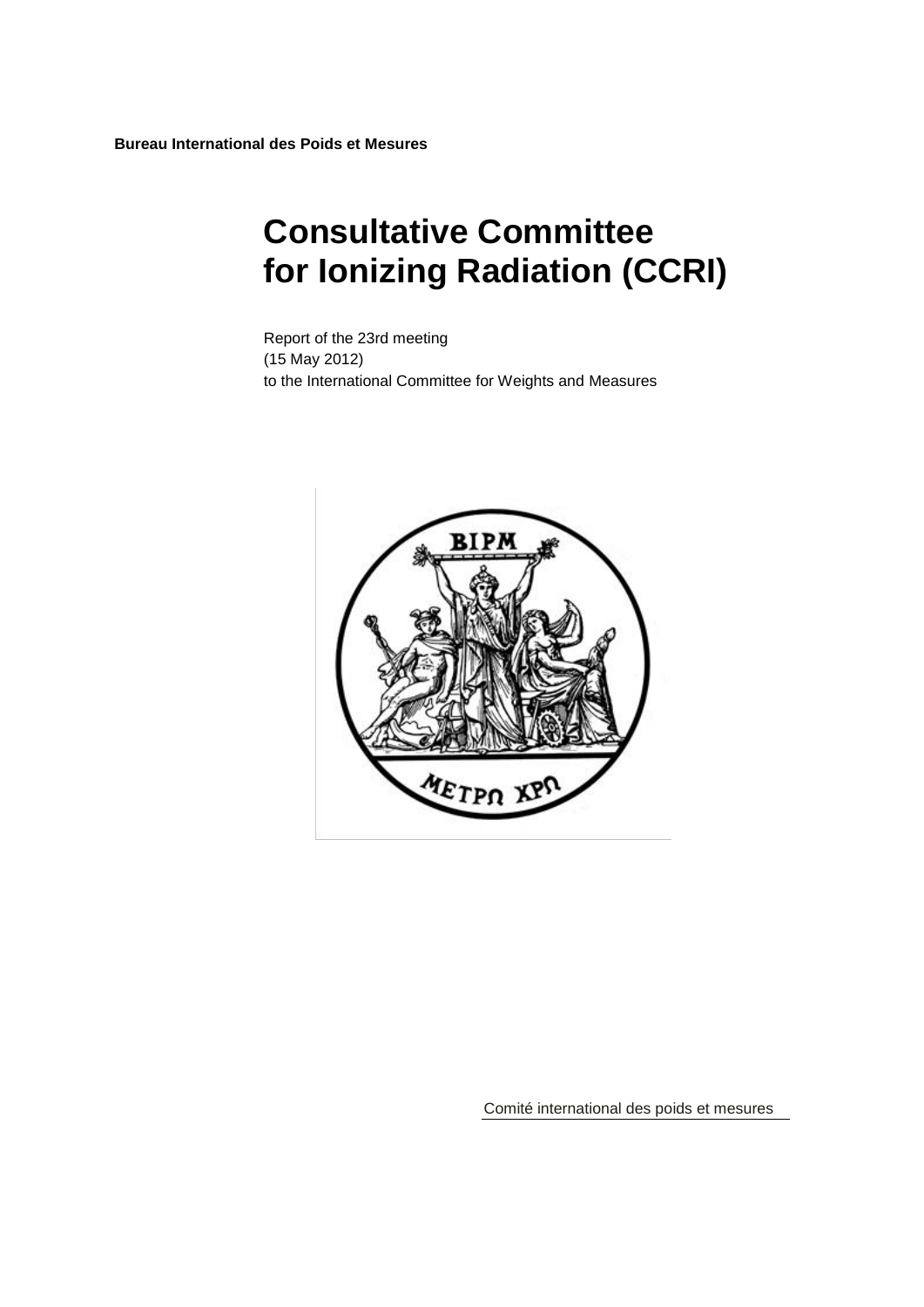Note:

Following a decision made by the International Committee for Weights and Measures at its 92nd meeting (October 2003), reports of meetings of Consultative Committees are now published only on the BIPM website and in the form presented here.

Full bilingual printed versions in French and English are no longer published.

> M. Milton, Director BIPM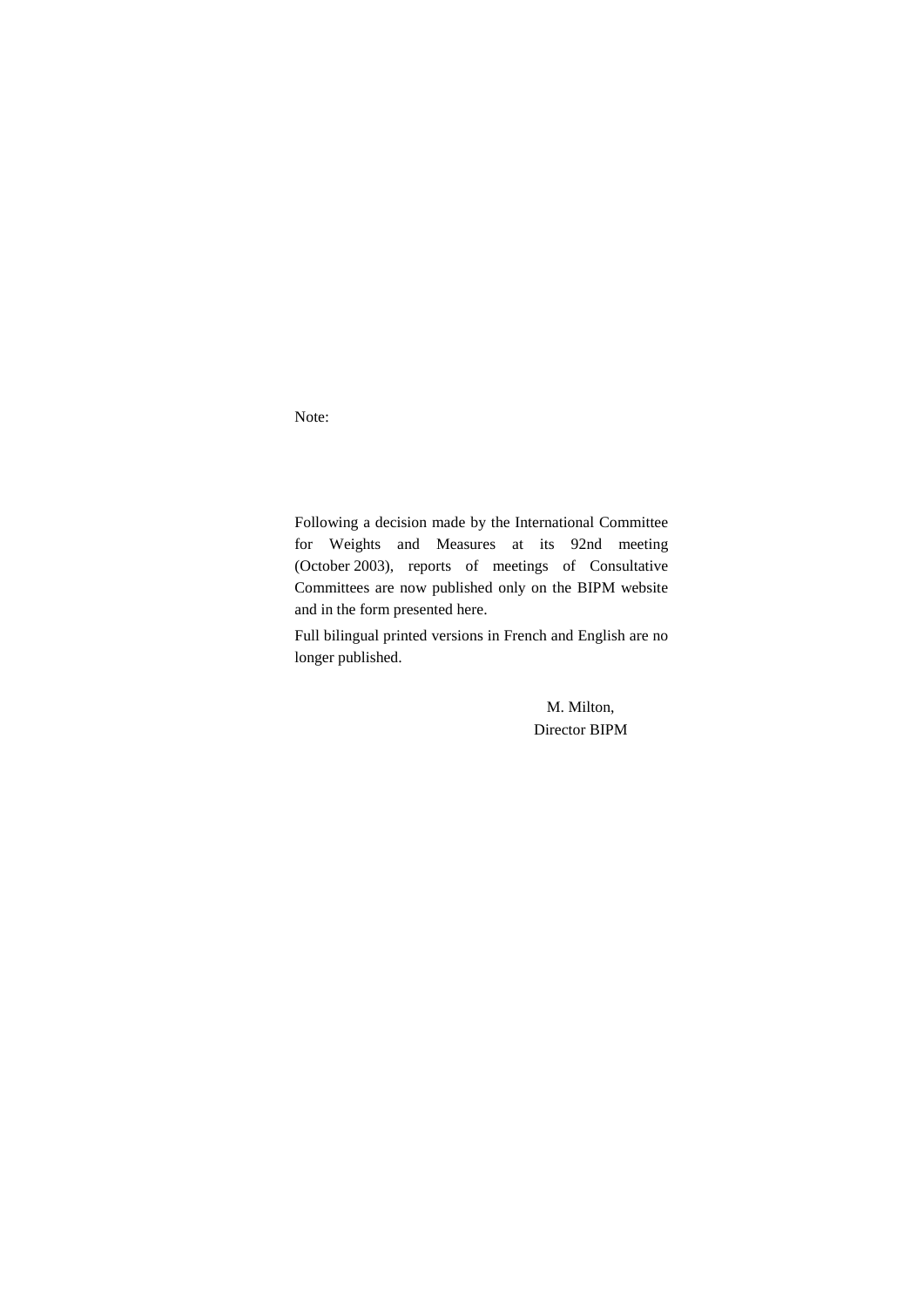## **LIST OF MEMBERS OF THE CONSULTATIVE COMMITTEE FOR IONIZING RADIATION** as of 15 May 2012

## **President**

K. Carneiro, Member of the International Committee for Weights and Measures

#### **Executive Secretary**

P.J. Allisy-Roberts, International Bureau of Weights and Measures [BIPM]

#### **Members**

The Chairman of Section I.

The Chairman of Section II.

The Chairman of Section III.

The Director of the International Bureau of Weights and Measures [BIPM], Sèvres.

#### **Section I: x- and -rays, charged particles**

#### **Chairman**

P. Sharpe, National Physical Laboratory [NPL], Teddington.

## **Members**

Australian Radiation Protection and Nuclear Safety Agency [ARPANSA], Yallambie.

Bundesamt für Eich- und Vermessungswesen [BEV], Vienna.Commission internationale de l'éclairage [CIE].

Central Office of Measures/Glówny Urzad Miar [GUM], Warsaw.

- Commissariat à l'Énergie Atomique/Laboratoire National Henri Becquerel [LNE-LNHB], Gif-sur-Yvette.
- D.I. Mendeleyev Institute for Metrology, Rostekhregulirovaniye of Russia [VNIIM], St Petersburg.
- Ente per le Nuove Technologie, l'Energia e l'Ambiente, Istituto Nazionale di Metrologia delle Radiazioni Ionizzanti [ENEA-INMRI], Rome.

Federal Office of Metrology/Office Fédéral de Métrologie [METAS], Bern-Wabern.

Hungarian Trade Licensing Office [MKEH], Budapest.

International Atomic Energy Agency [IAEA], Vienna.

International Commission on Radiation Units and Measurements [ICRU].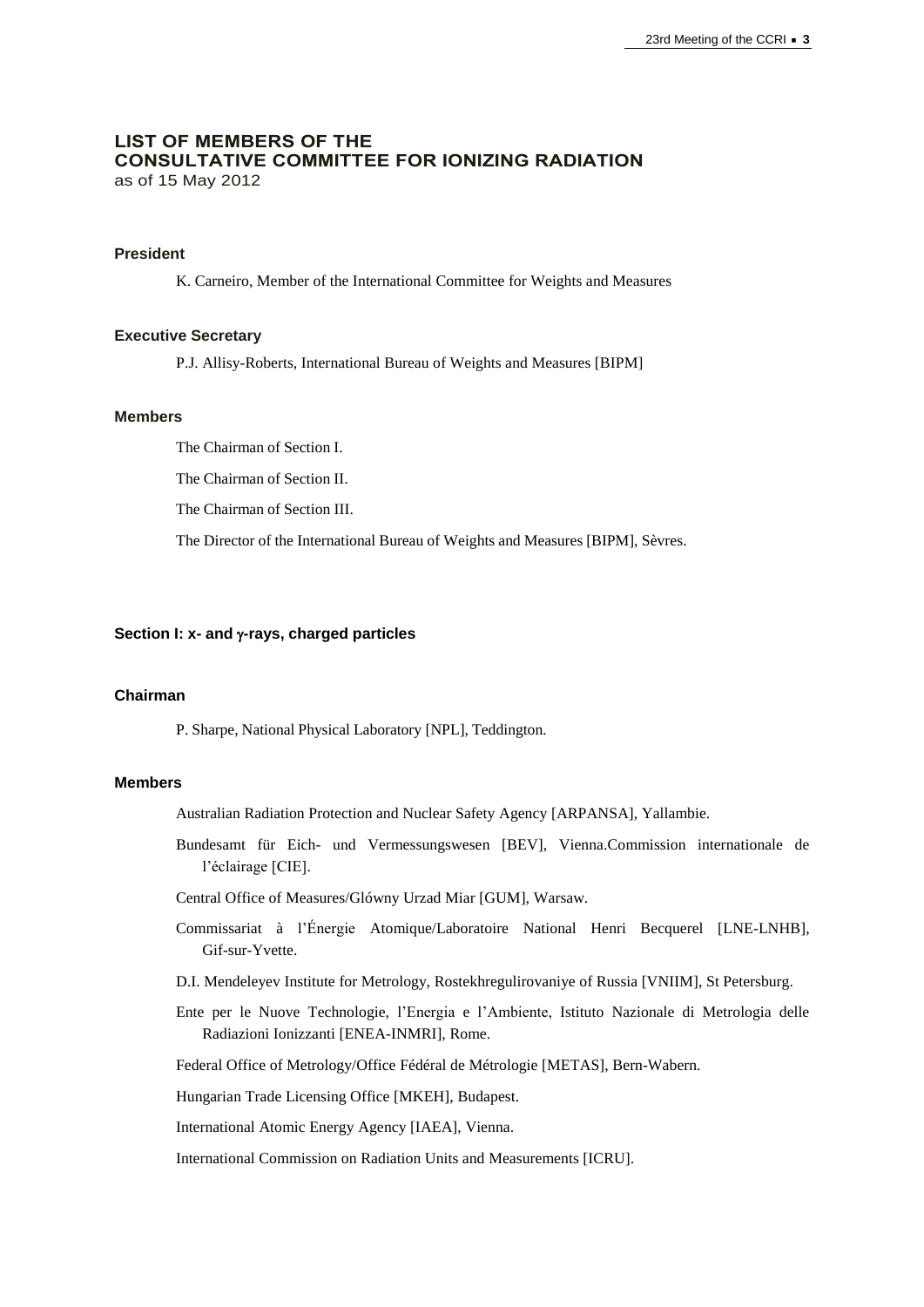Korea Research Institute of Standards and Science [KRISS], Daejeon.

National Institute of Metrology [NIM], Beijing.

- National Institute of Standards and Technology [NIST], Gaithersburg.
- National Metrology Institute of Japan, National Institute of Advanced Industrial Science and Technology [NMIJ/AIST], Tsukuba.
- National Physical Laboratory [NPL], Teddington.
- National Research Council of Canada Institute for National Measurement Standards [NRC-INMS], Ottawa, Ontario.

Physikalisch-Technische Bundesanstalt [PTB], Braunschweig.

VSL [VSL], Delft.

The Director of the International Bureau of Weights and Measures [BIPM].

#### **Observers**

Centro de Investigaciones Energéticas, Medioambientales y Tecnológicas [CIEMAT], Madrid.

Comisión Nacional de Energía Atómica [CNEA], Buenos Aires.

Czech Metrology Institute/Český Metrologický Institut [CMI], Brno.

Instituto Tecnológico e Nuclear [\[ITN\]](http://www.itn.pt/uk/uk_main.htm), Sacavém.

International Organization for Medical Physics [IOMP].

International Radioprotection Association [IRPA].

National Laboratory for Metrology of Ionizing Radiation, Institute of Radiation Protection and Dosimetry CNEN/Laboratório Nacional de Metrologia das Radiações Ionizantes, Instituto de Radioproteçao e Dosimetria [LNMRI-IRD], Rio de Janeiro.

National Metrology Institute of South Africa [NMISA], Pretoria.

National Radiation Protection Agency [NRPA], Oslo.

## **Section II: measurement of radionuclides**

## **Chairman**

L.R. Karam, National Institute of Standards and Technology [NIST], Gaithersburg.

## **Members**

Australian Nuclear Science and Technology Organisation [ANSTO], Menai.

Centro de Investigaciones Energéticas, Medioambientales y Tecnológicas [CIEMAT], Madrid.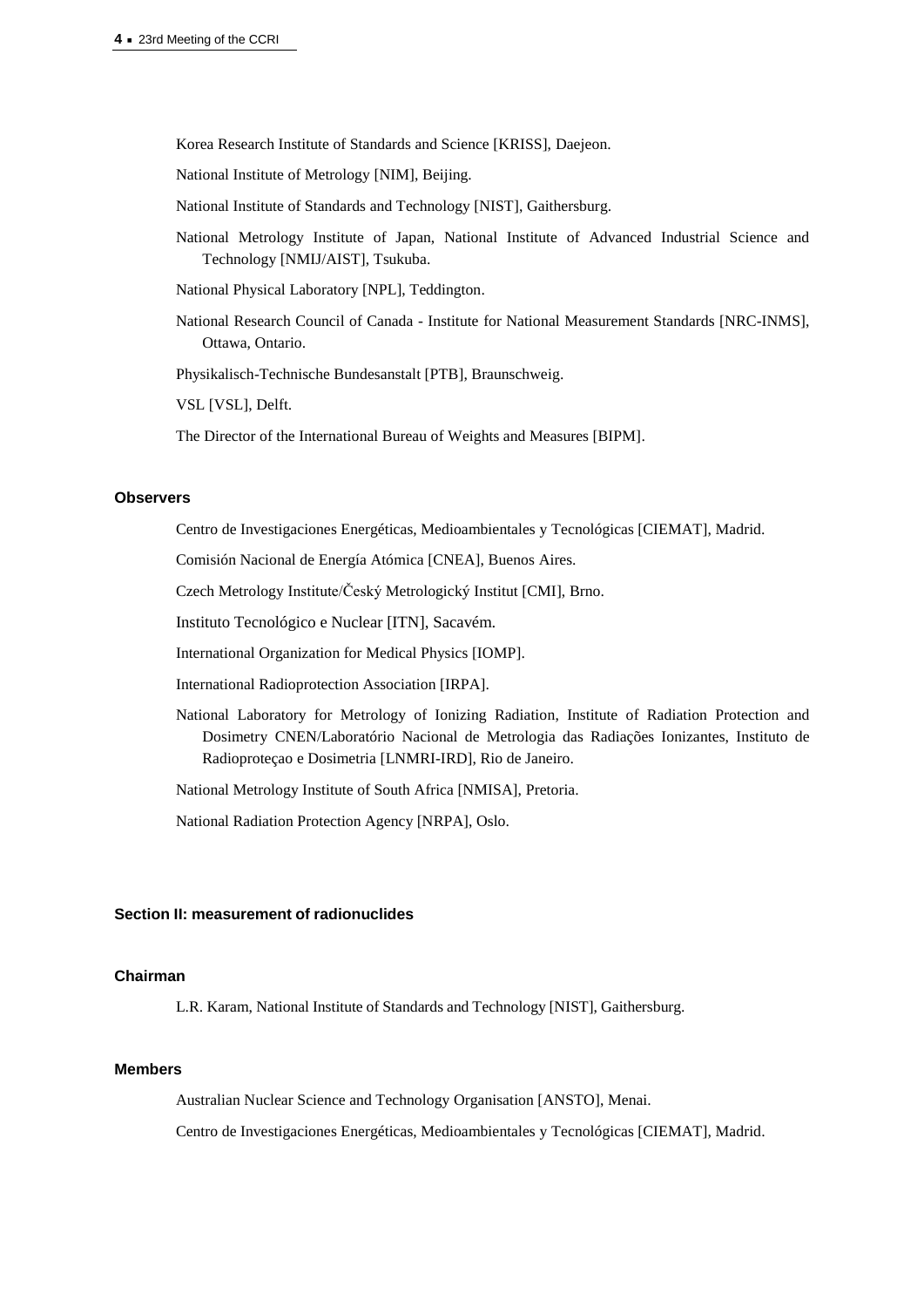- Commissariat à l'Énergie Atomique/Laboratoire National Henri Becquerel [LNE-LNHB], Gif-sur-Yvette.
- Czech Metrology Institute/Český Metrologický Institut [CMI], Brno.
- D.I. Mendeleyev Institute for Metrology, Rostekhregulirovaniye of Russia [VNIIM], St Petersburg.
- Ente per le Nuove Technologie, l'Energia e l'Ambiente, Istituto Nazionale di Metrologia delle Radiazioni Ionizzanti [ENEA-INMRI], Rome.
- "Horia Hulubei" National Institute of Physics and Nuclear Engineering [IFIN-HH], Buchares t- Magurele.
- Hungarian Trade Licensing Office [MKEH], Budapest.
- Institut de Radiophysique Appliquée [IRA], Lausanne.
- Institute for Reference Materials and Measurements [IRMM], Geel.
- Korea Research Institute of Standards and Science [KRISS], Daejeon.
- National Institute of Metrology [NIM], Beijing.
- National Institute of Standards and Technology [NIST], Gaithersburg.
- National Laboratory for Metrology of Ionizing Radiation, Institute of Radiation Protection and Dosimetry CNEN/Laboratório Nacional de Metrologia das Radiações Ionizantes, Instituto de Radioproteçao e Dosimetria [LNMRI-IRD], Rio de Janeiro.
- National Metrology Institute of Japan, National Institute of Advanced Industrial Science and Technology [NMIJ/AIST], Tsukuba.
- National Metrology Institute of South Africa [NMISA], Cape Town.
- National Physical Laboratory [NPL], Teddington.
- Physikalisch-Technische Bundesanstalt [PTB], Braunschweig.
- Radioisotope Centre Polatom [RC], Swierk.
- The Director of the International Bureau of Weights and Measures [BIPM], Sèvres.

#### **Observers**

- Bhabha Atomic Research Centre [BARC], Mumbai. Bundesamt für Eich- und Vermessungswesen [BEV], Vienna.
- Comisión Nacional de Energía Atómica [CNEA], Buenos Aires.
- International Atomic Energy Agency [IAEA].
- International Commission on Radiation Units and Measurements [ICRU]. International Organization for Medical Physics [IOMP].
- International Radioprotection Association [IRPA].
- National Research Council of Canada Institute for National Measurement Standards [NRC- INMS], Ottawa, Ontario.

VSL [VSL], Delft.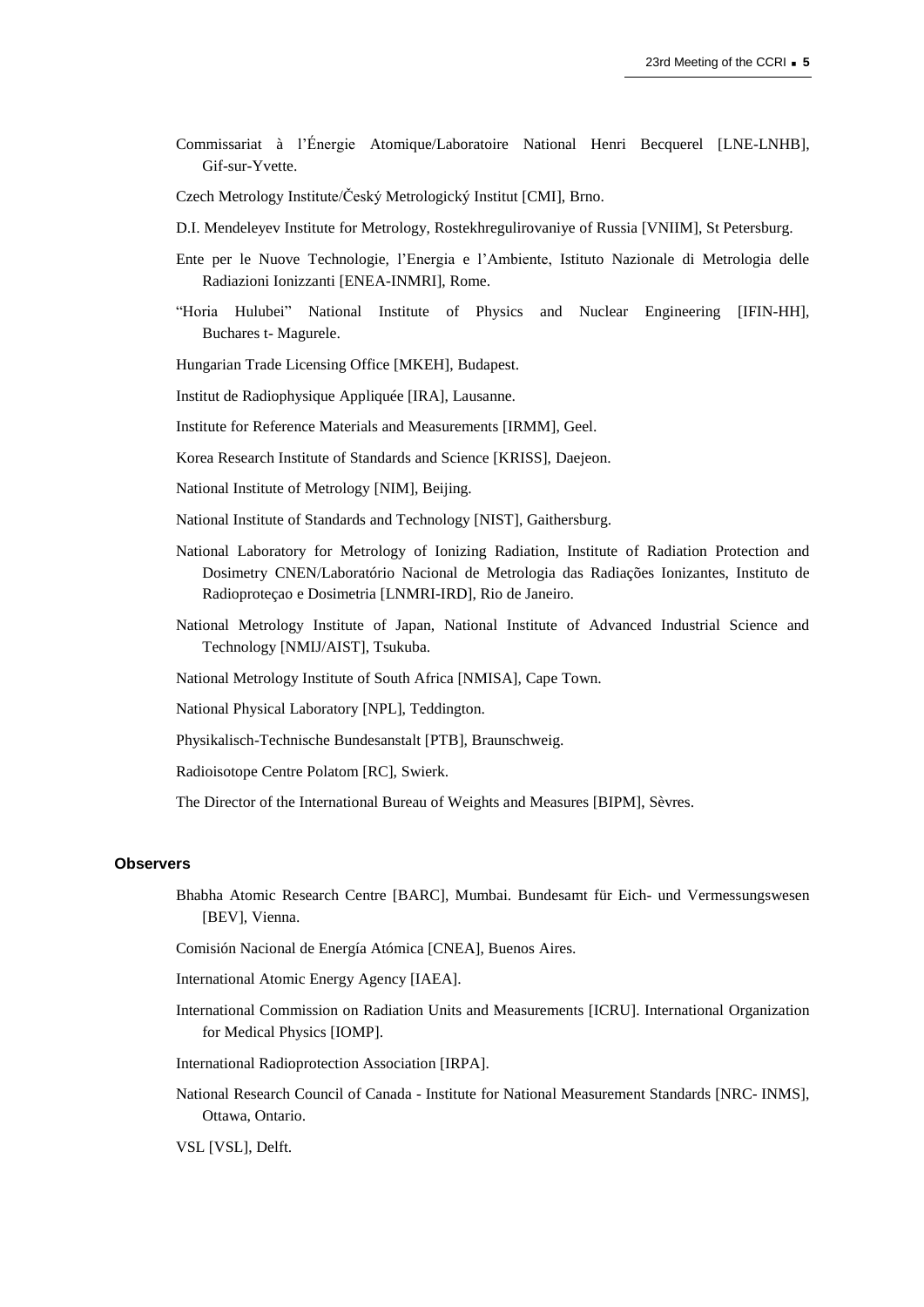#### **Section III: neutron measurements**

#### **Chairman**

D. Thomas, National Physical Laboratory, Teddington.

#### **Members**

Commissariat à l'Énergie Atomique/Laboratoire National Henri Becquerel [LNE-LNHB], Gif-sur-Yvette.

Czech Metrology Institute/Český Metrologický Institut [CMI], Brno.

D.I. Mendeleyev Institute for Metrology, Rostekhregulirovaniye of Russia [VNIIM], St Petersburg.

Institute for Reference Materials and Measurements [IRMM], Geel.

Korean Research Institute of Standards and Science [KRISS], Daejon.

National Institute of Metrology [NIM], Beijing.

- National Institute of Standards and Technology [NIST], Gaithersburg.
- National Laboratory for Metrology of Ionizing Radiation, Institute of Radiation Protection and Dosimetry CNEN/Laboratório Nacional de Metrologia das Radiações Ionizantes, Instituto de Radioproteçao e Dosimetria [LNMRI-IRD], Rio de Janeiro.
- National Metrology Institute of Japan, National Institute of Advanced Industrial Science and Technology [NMIJ/AIST], Tsukuba.

National Physical Laboratory [NPL], Teddington.

Physikalisch-Technische Bundesanstalt [PTB], Braunschweig.

The Director of the International Bureau of Weights and Measures [BIPM], Sèvres.

## **Observers**

Centro de Investigaciones Energéticas, Medioambientales y Tecnológicas [CIEMAT], Madrid.

Chinese Institute of Atomic Energy [CIAE], Beijing.

International Atomic Energy Agency [IAEA].

International Commission on Radiation Units and Measurements [ICRU].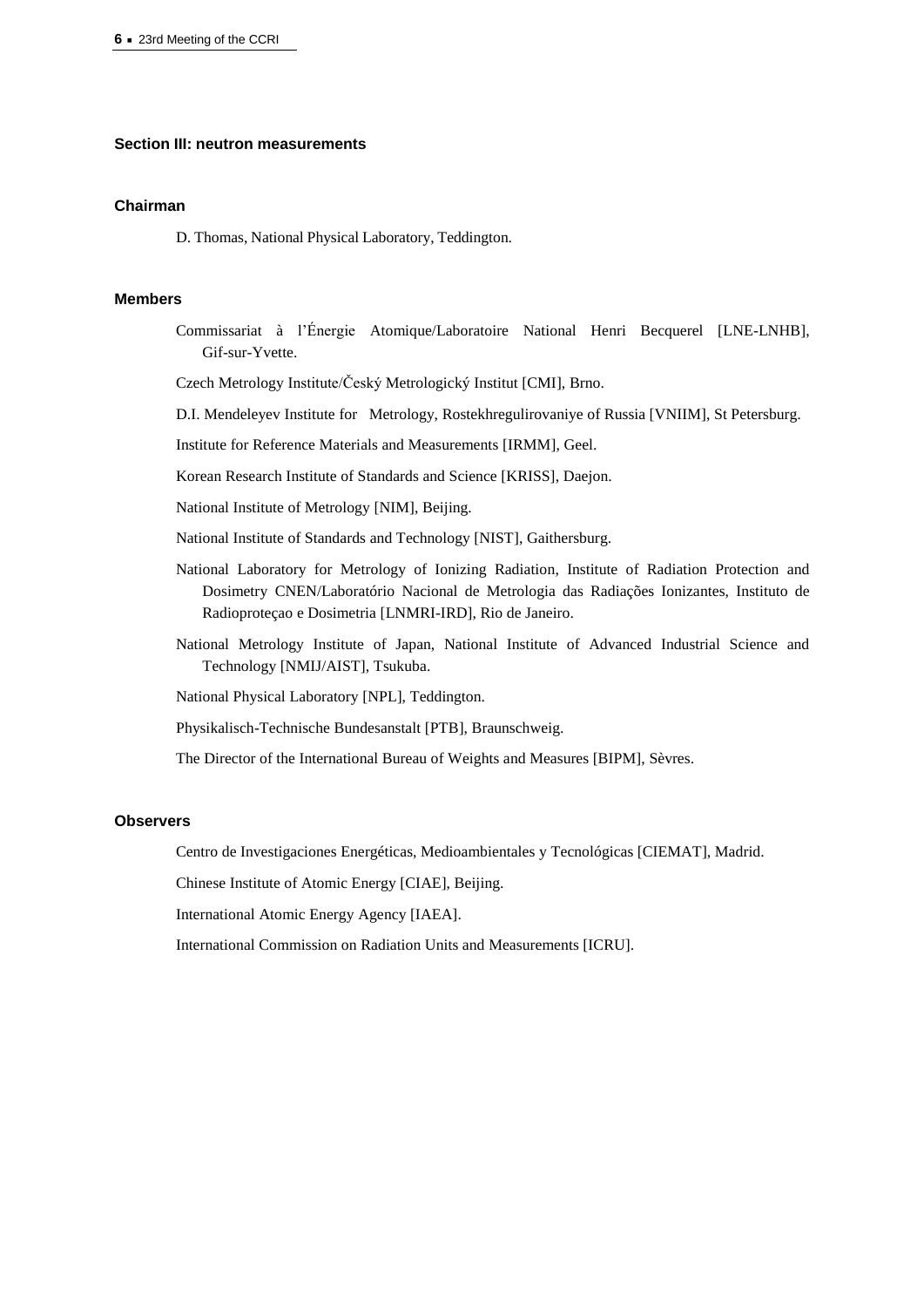## **1–4 WELCOME / INTRODUCTION / RAPPORTEUR / REPORT OF PREVIOUS MEETING**

The 23rd meeting of the Consultative Committee for Ionizing Radiation (CCRI) was held at the BIPM headquarters in Sèvres on 15 May 2012.

Present: Dr K. Carneiro (President), Prof. Dr M. Kühne (BIPM Director) Dr P. Allisy-Roberts (Executive Secretary).

Delegates: Dr P. Sharpe, Dr L. Karam (SIM), Dr D. Thomas, Dr H. Bjerke (EURAMET), Ms Z. Msimang (AFRIMETS), Dr S. Sepman (COOMET), Mr J. Wu (APMP).

Guests: Prof. J. Chavaudra (IOMP), Prof. B. Michael (ICRU), Dr A. Meghzifene (IAEA), Dr A. Aalbers, Dr G. Hassan, Mr J.-M. Los Arcos, Dr J. Alverez Romero.

BIPM: Mr O. Altan (JCRB), Dr D. Burns (rapporteur), Mr S. Courte, Mr A. Henson, Dr C. Michotte, Mr M. Nonis, Dr S. Picard, Dr G. Ratel, Dr C. Thomas.

Apologies: Dr K. Kase (IRPA), Dr A. Velazquez Berumen (WHO), Ms C. Kessler (BIPM), Mr P. Roger (BIPM).

The numbering below follows that of the agenda.

The BIPM Director, M. Kühne, welcomed the participants. The President, K. Carneiro, formally opened the meeting and outlined the agenda. He welcomed the presence of representatives from the regional metrology organizations and stakeholders from international organizations. D. Burns was appointed *rapporteur*. There were no comments on the report of the 22nd meeting of the CCRI in 2011.

## **5 REPORT FROM THE PRESIDENT**

#### **5.1 President's report to the CGPM and 5.4 Present Strategic Plan**

K. Carneiro presented his talk given to the CGPM in October 2011 entitled "*8 Highlights of the CCRI*". These highlights were: (i) the success of the accelerator dosimetry comparisons using the BIPM calorimetric absorbed-dose standard; (ii) progress on ICAD, the International Collaboration on Accelerator Dosimetry; (iii) the SIR and its extension to short-lived radionuclides; (iv) developments in dosimetry for mammography and brachytherapy at the BIPM; (v) the key comparison K11 of neutron fluence currently running; (vi) challenges in conducting comparisons and in metrology in general, notably with budget reductions and loss of experience, concluding that metrology requires maintenance and constant attention; (vii) the three special issues of *Metrologia* on the occasion of the 50th anniversary of the CCRI; (viii) the implementation of a Strategic Plan for the CCRI. He went on to summarize the present Strategic Plan through the 8 sections listed in the table of contents;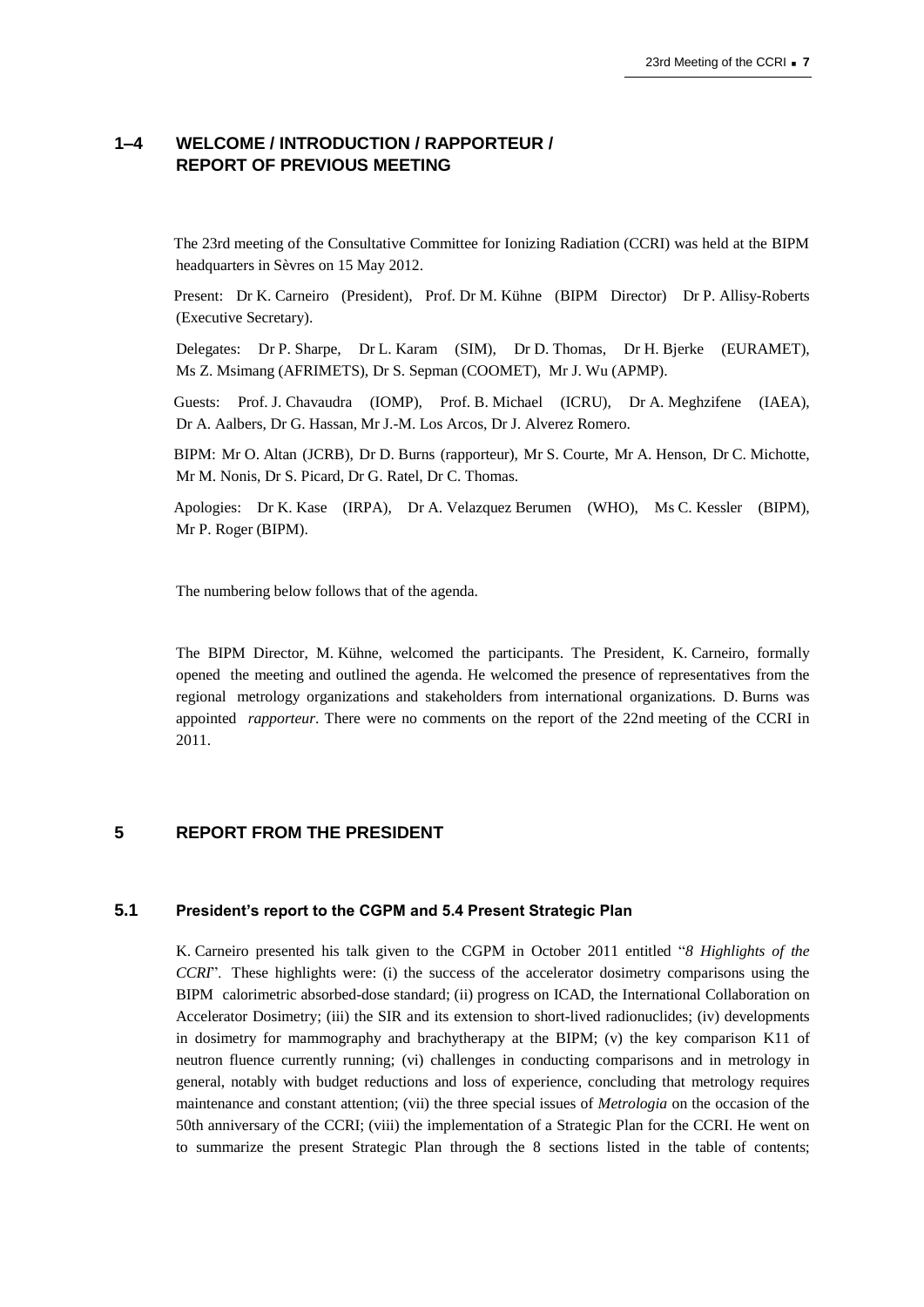introduction and scope, mission and tasks, stakeholders, vision 2020, actions, description of stakeholders, description of actions, CCRI working groups.

## **5.2 Report from the CGPM**

M. Kühne summarized the outcome of the CGPM of October 2011, notably in relation to the project for an accelerator and vault at the BIPM at a total cost of 3.7 M€. While the CGPM did not agree to fund this project, the need for the facility was recognized and the plan was now to include a proposal based on external funding for the accelerator and vault in the work programme for 2016–2019. It had become increasingly evident that those NMIs without an accelerator were generally in support of an accelerator at the BIPM, while those who were against tended to be the larger NMIs that already had their own accelerator. It was important for the CCRI to keep up the pressure on governments. In the short term the CGPM asked for a revised BIPM programme based on a reduced budget over the period 2013–2015.

## **5.3 Report from the CGPM** *ad hoc* **Group**

The CGPM set up an a*d hoc* Group to review the role and governance of the BIPM; this group had already met and produced a report with 20 recommendations. In working document CCRI/12-12, K. Carneiro commented on four of these recommendations relevant to the work of the CCs. Three of these, regarding strategic planning, RMO involvement in the planning process and the format of the President's report to the CGPM, were in effect already implemented in the CCRI. The fourth recommendation, that the CC Presidents should not be drawn from the CIPM, raised the problem of how otherwise to communicate CC issues to the CIPM effectively.

## **5.5 CC Workshop on future strategic planning**

The president invited A. Henson to talk briefly on CCRI/12-03, the CC Working Group Strategy Document for Rolling Programme Development. A. Henson explained that a common strategic approach would improve planning and transparency and provide a means by which progress could be tested. The result should be a greater sense of 'ownership' by the NMIs and a clearer evaluation as to what they are committing themselves.

K. Carneiro's comments on this document are summarized in CCRI/12-11. The present CCRI Strategic Plan meets the general requirements but not the format, which would be changed at a later date. Two areas of the Strategic Plan require further detail; the programme of future key comparisons and the resource implications for laboratories piloting comparisons. He outlined the proposed revision cycle for strategic plans (Section 10 of CCRI/12-03) and how this revision would be implemented in the CCRI. The first step was the incorporation of a one-year report for 2011 into the present 2009-2019 Strategic Plan as added paragraphs at appropriate points (this is document CCRI/12-10; for working groups, the report for 2011 is added to the bottom of each table and supplementary information for the 2011 report is included in a new Section 10). The plan would then be "rolled" to create a Strategic Plan for 2013–2023, with 'short-term' indicating 2013–2015, 'medium-term' 2016-2019 and 'long-term' 2020–2023 (and subsequently 'rolled' in phase with the CGPM cycle). A 'four-year' report for the 2009–2019 Strategic Plan (covering 2009–2012) would be prepared during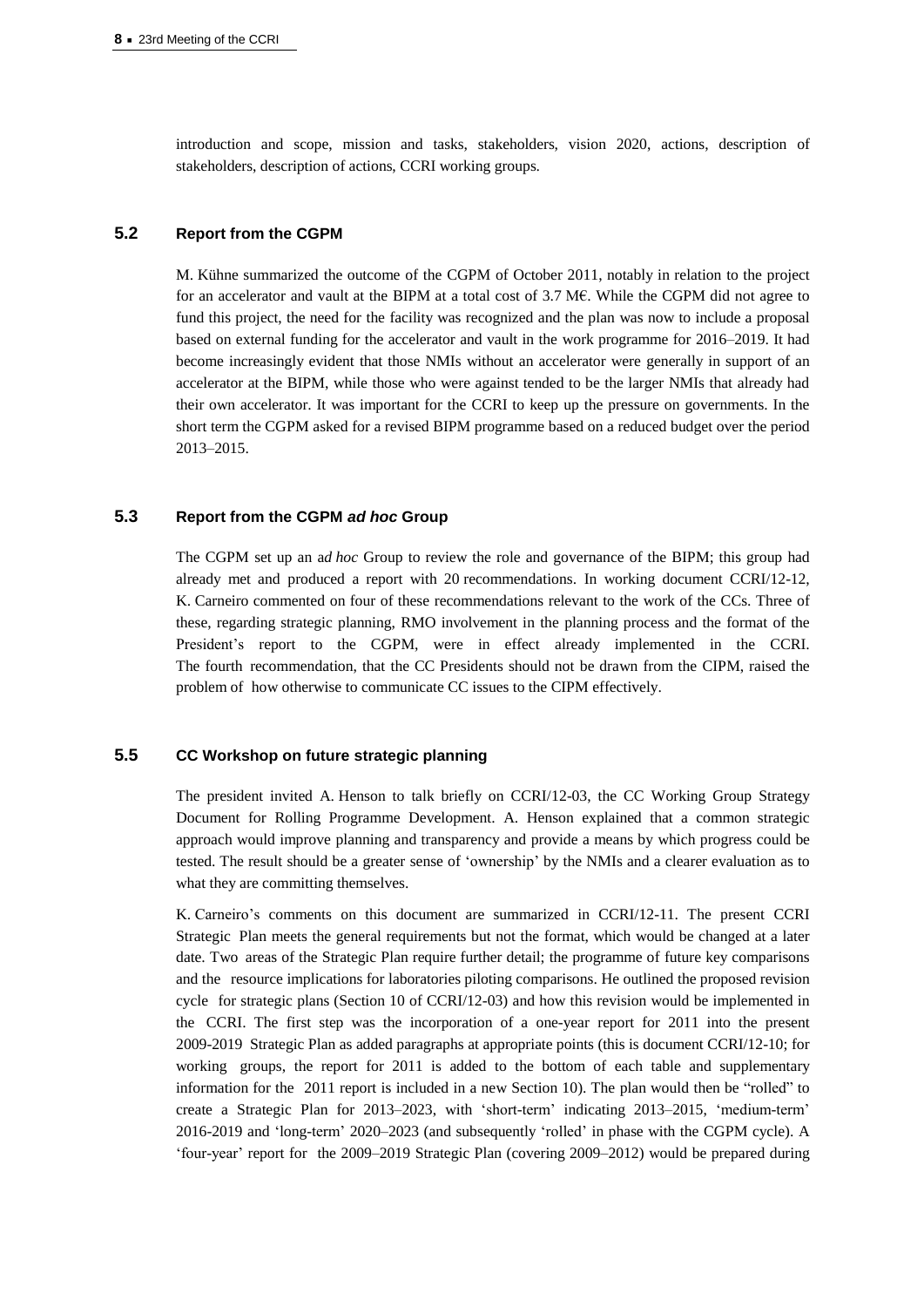2013 and in 2014 the first one-year report for the 2013–2023 plan would be due (covering 2013), followed by a two-year report in 2015.

Regarding the report for 2011 (CCRI/12-10), L. Karam expressed concern over the added column for EURAMET in the 'short-term actions' table in Section 5.1, stating that she had already included the RMO contributions in her report for Section II. P. Sharpe made the suggestion that the RMO roadmaps could be referenced.

## **6 REPORT ON THE WORK OF THE CCRI**

## **6.1 CCRI RMO Working Group**

A. Aalbers reported on the CCRI RMO Working Group meeting held the previous day. His summary was divided into four topics; the status of CMC submissions, the status of published CMCs in the KCDB, outstanding problems regarding CMCs and the review of the "International Rules and Service Categories". A significant issue was the time taken for inter-RMO review, with the average review taking 23 weeks. H. Bjerke had proposed solutions to improve the intra-RMO review process and thereby make the inter-RMO review more efficient. One problem was the size of the submitted files; by grouping a large number of CMCs, a single problematic CMC would delay the entire set. Review would be more efficient if CMCs were submitted in smaller groupings, for example for individual NMIs. A. Henson noted the 'coordinated' approach used, for example, in the CCEM, where the number of RMOs reviewing a given submission was reduced, the RMOs having faith in each other's review process. These proposals to lighten the load of the CMC review process and shorten the time taken would be discussed at a JCRB workshop on CMC reviewing planned for March 2013.

The RMO Working Group had also approved the CCRI document on the validity criteria for comparisons, with one change being suggested regarding the definition of the starting date for validity as being the end of the measurements by that participating laboratory, as recorded in the KCDB. This document, CCRI/12-05, modified as noted, was submitted for approval by the CCRI (see Section 9).

## **6.2 CCRI Section I and its Working Groups**

P. Sharpe presented a progress report for Section I (CCRI/12-07) based on the short-term actions table of the Strategic Plan. Comparison reports are now given a higher priority at the BIPM and in the NMIs and the CCRI(I) approval process is now reduced to as little as two weeks in some cases. Accelerator dosimetry comparisons using the BIPM travelling calorimeter standard have been a success, with fournow completed (with the NRC, PTB, NIST and the LNE-LNHB) despite delays due to technical difficulties. Mammography comparisons are now established at the BIPM and the CCRI(I) has formally approved the uncertainty budget; results of comparisons with the NMIJ, PTB, NIST and the NRC are available in the KCDB. Brachytherapy comparisons were heavily dependent on guest workers at the BIPM and after a slow start had made good progress with four comparisons completed (with the VSL, NPL, LNE-LNHB and the PTB). P. Sharpe added that NMI developments in absorbeddose standards for brachytherapy would create a medium-term need for comparisons.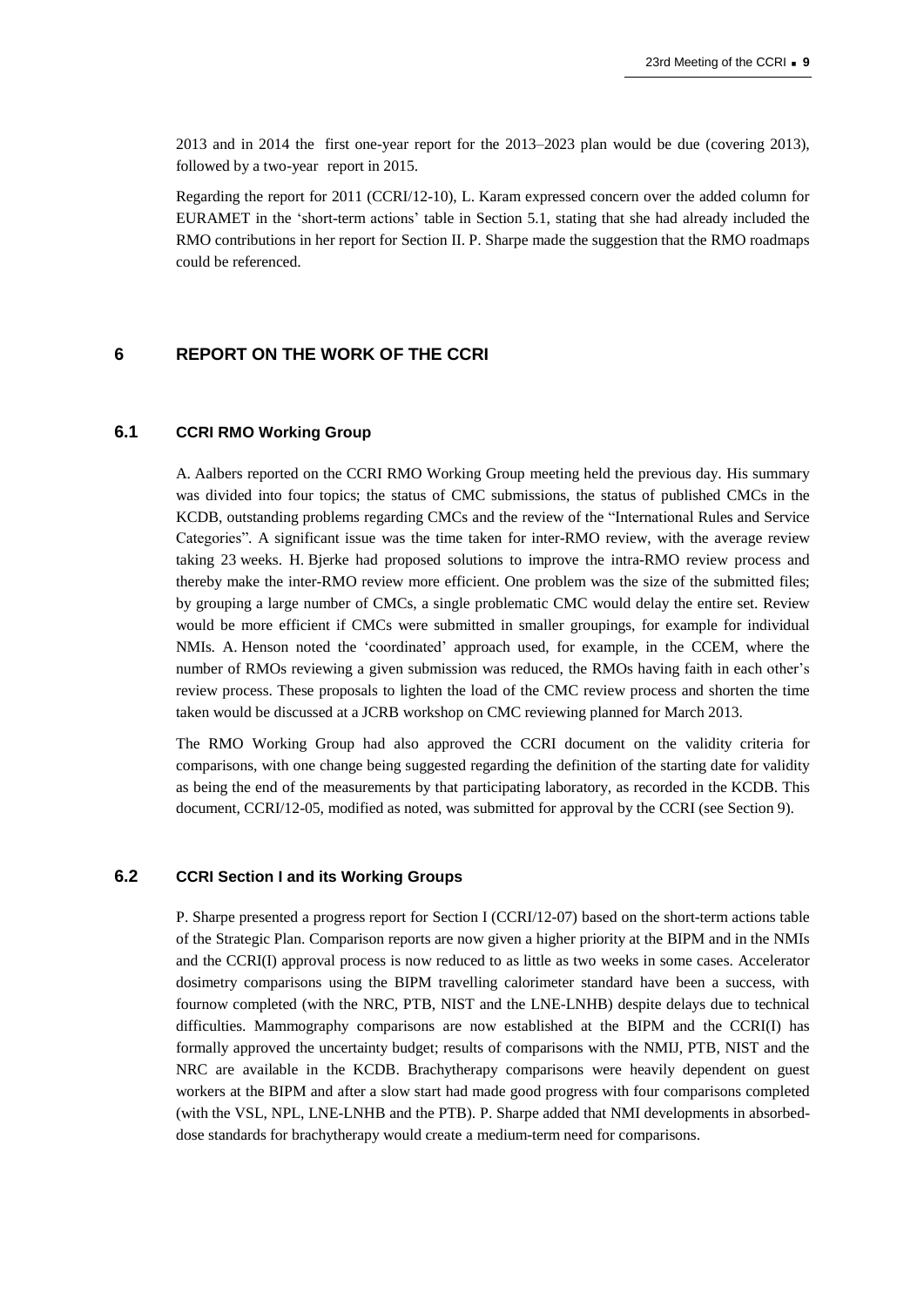Action to improve the dialogue between NMIs and DIs has been taken on a number of fronts, including the technical committees of the RMOs and the IAEA/WHO SSDL network; the EMRP research programme is a good example of increased coordination. A method of ensuring links between the IAEA/WHO SSDLs and the KCDB has been agreed. Members of the SSDL network who are also DIs can have the results of bilateral comparisons with the IAEA included in the KCDB, provided this is notified to the appropriate RMO in advance. Results not eligible for inclusion in the KCDB may be published in the IAEA/WHO SSDL Newsletter.

Regarding diagnostic imaging, a number of NMIs are establishing the measurement needs and developing appropriate methods and standards, for example the PTB (dosimetry for CT) and the NIST (dosimetry for CT and digital mammography). The CCRI(I) has stated that additional key comparisons should not be required. The ICRU Key Data Report Committee is expected to publish its report on recommended values for key physical constants during 2012 or early 2013. The implications for air kerma and absorbed-dose standards will be discussed at the CCRI(I) meeting in 2013.

Regarding medium-term actions, these remain broadly applicable; accelerator in-beam dosimetry, brachytherapy absorbed-dose standards, small-field dosimetry and absorbed-dose standards for proton and carbon ion dosimetry are emerging as priority areas. Work towards new biologically-based quantities is also a development area for the long term. It was noted that the detailed planning for a number of actions is dependent on BIPM access to an accelerator.

A. Aalbers stated that the CCRI should be addressing the needs of non-conventional fields ("truebeam" and tomotherapy), a proposal strongly supported by J. Chavaudra (IOMP).

K. Carneiro made the general remark that vague action points, such as "increased dialogue between NMIs and DIs", should evolve into more specific objectives. He also commented that although the ADWG had completed its remit, it would not be terminated at present as it might have a revised role.

## **6.3 CCRI Section II and its Working Groups**

Four (of the five) working groups of the CCRI(II) had met in the week preceding the CCRI meeting. L. Karam reported on progress in radionuclide comparisons (CCRI/12-06); three key comparisons, for  $^{241}$ Pu,  $^{177}$ Lu and tritium, had reports in Draft B form, while a fourth, for  $^{85}$ Kr, was in Draft A form. Similarly, four supplementary comparisons (shellfish, <sup>131</sup>I, <sup>57</sup>Co and uncertainties in  $4\pi\beta-\gamma$ coincidence) were in Draft B form and a fifth (bilberry) in Draft A form. An update of the ten-year plan for radionuclide comparisons was presented.

Completed actions included a more rapid turnaround for comparison reports, due in part to the removal of pairwise degrees of equivalence, and the establishment of the SIR travelling instrument (SIRTI) for measurements of  $^{99m}$ Tc, which has now been used for measurements at the NPL (test), NIST, NMIJ, KRISS and the NIM; the system will now be extended to measure <sup>18</sup>F. Also nearing completion was the harmonization of the evaluation of uncertainties and the development of a more robust method for calculating a key comparison reference value (KCRV), based on a modified Mandel-Paule method. Work has started on a special issue of *Metrologia* on the evaluation of uncertainties and publication is expected during 2013.

Report CCRI/12-06 contains a table summarizing the changes to be made for the next rolling programme, with three short-term actions being carried forward to 2013–2015 (increased dialogue between NMIs and DIs, dosimetry for diagnostic imaging and recommended values for physical constants) and two medium-term actions becoming short-term (instrument for maintaining the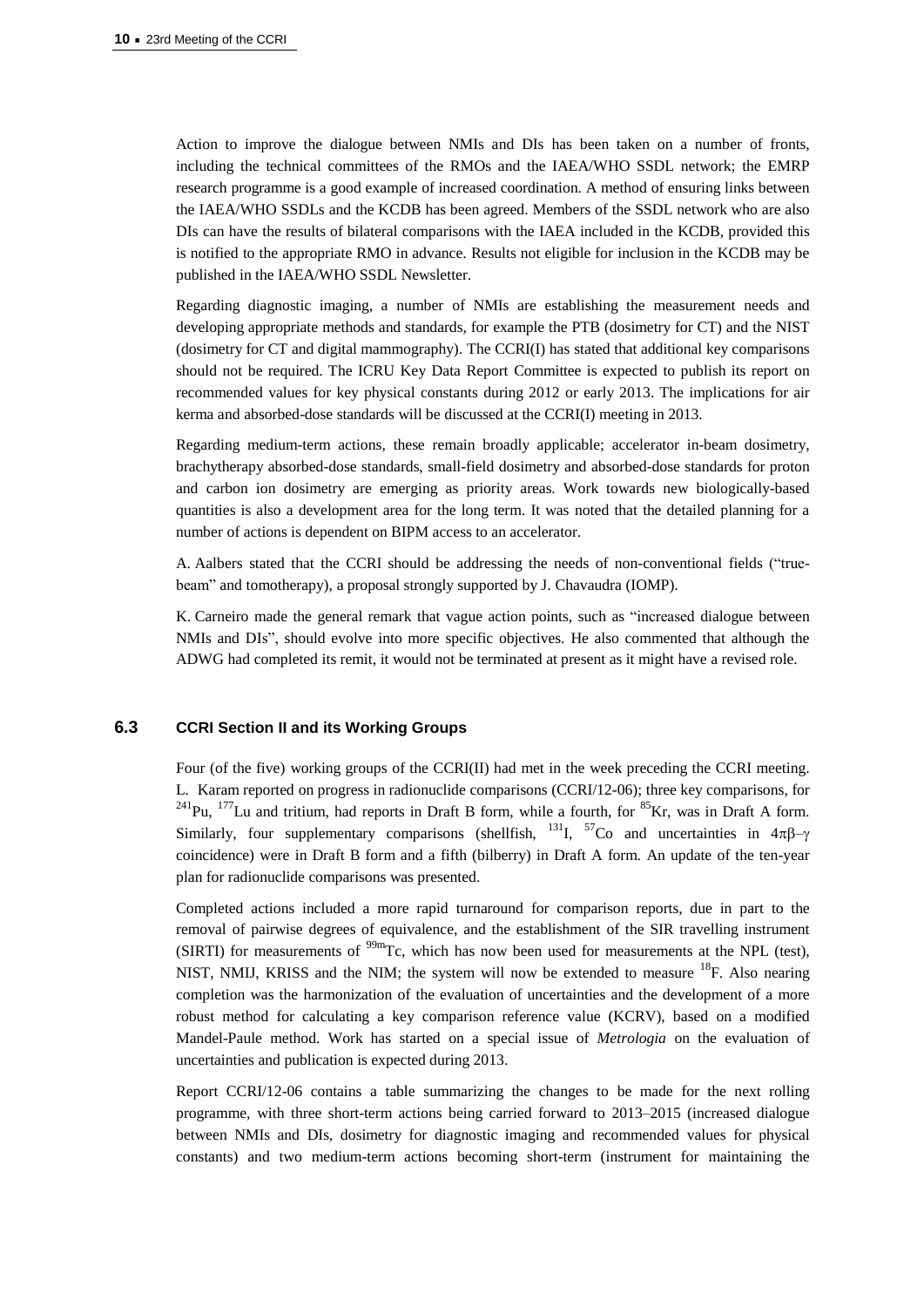becquerel and the extension of the SIR to pure  $\alpha$  and pure  $\beta$  emitters).

J. Alvarez raised the issue of standards for  $^{41}$ Ar for nuclear plants. H. Bjerke saw a medium-term need for work on radon, although L. Karam replied that activity measurements for radon were under control and that the health risk from radiation exposure was not a task for CCRI(II). A. Meghzifene (IAEA) raised the problem of traceability for radionuclide calibrators and the reliance on manufacturers. L. Karam replied that, while for example the NIST works with manufacturers, this issue was not yet addressed in the CCRI strategy and K. Carneiro suggested that this might indeed be a subject for inclusion in a future Strategy Plan.

P. Allisy pointed out that the ongoing BIPM bilateral comparisons, which are central to the work programme, were not very visible in the Strategic Plan and are entered only as a short sentence in "Long-term actions" (on page 8 of the plan). K. Carneiro agreed that these comparisons should be more evident and described strategically, with their continued need being reviewed regularly.

## **6.4 CCRI Section III**

D. Thomas reported on progress and current issues in neutron metrology (CCRI/12-09). Delays in completing neutron comparisons, a longstanding problem, are largely circumvented by conducting measurements at a single facility when possible, such as in the present comparison for measurements of monoenergetic neutron fluence. However, this does not test an NMI's ability to produce a suitable neutron fluence. Regarding personal dose equivalent, although some NMIs have expressed an interest, none has agreed to organize a comparison of neutron personal dosimeters. Particular problems relate to the definition of the quantity in terms of a parallel beam, which cannot be realized in practice, and the ISO measurement approach addressing the problem of the dosimeter's response to scatter.

Activities presently underway related to neutron cross-section data include: NIST-IRMM measurements of the neutron thermal capture cross sections for  ${}^{6}Li$  and  ${}^{10}B$ ; measurements at PTB of the Maxwell-Boltzmann simulated spectrum at 25 keV for use in measuring Maxwellian-averaged cross sections (MACS); an EMRP project involving IRMM, NPL and PTB to measure the  $^{197}Au(n,\gamma)$ cross section around 100 keV and the  $^{240,242}$ Pu(n,f) cross section in the fast neutron energy range. The special issue of *Metrologia* on neutron metrology was published in December 2011, a major achievement for the CCRI(III).

Regarding dialogue between NMIs and DIs, all those laboratories with neutron facilities such as the IRMM and IRSN Cadarache are already active members of CCRI(III). Italy, however, are active in neutron calibrations but as yet did not participate in Section(III). Neutron fluence standards for fusion do not currently meet the requirement for very intense, pulsed fields, and a 2009 EMRP proposal in this area was unsuccessful. More recently, the International Thermonuclear Experimental Reactor (ITER) team has started discussions with several NMIs.

D. Thomas also commented on the lack of active CCRI(III) Working Groups and the absence of an international conference dedicated to neutron metrology, making the meetings of the CCRI(III) the main forum for scientific exchange.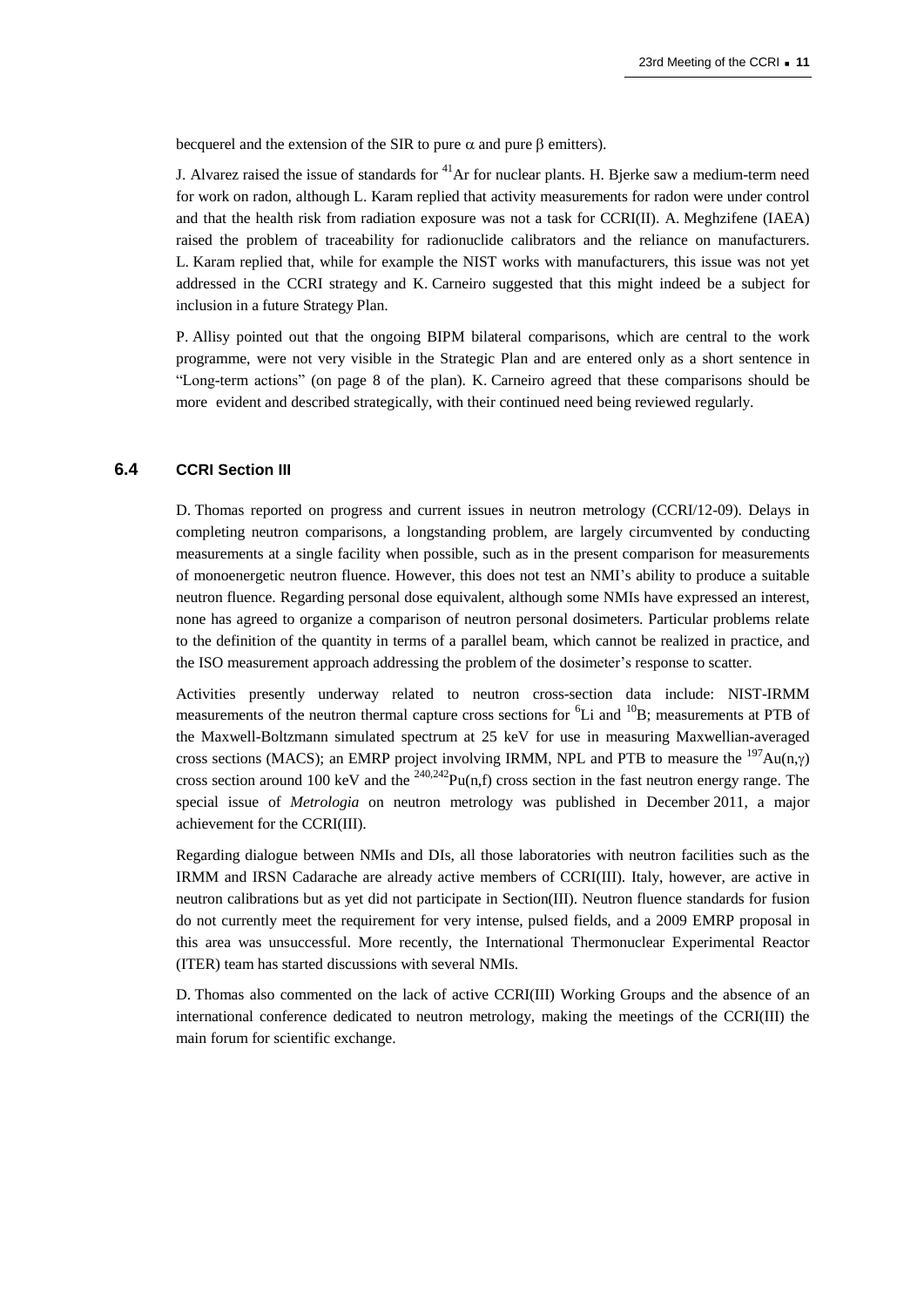#### **6.5 BIPM Work Programme in Ionizing Radiation 2009–2012**

P. Allisy summarized the comparisons that have been made over the past 18 months and presented a table of future needs for comparisons, based on a ten-year cycle. These ongoing BIPM comparisons are a critical part of the work programme and, while included in the strategy, their importance should perhaps be made more evident when the Strategic Plan is updated. The plan should also include the basis on which future comparisons are justified. The number of comparisons and characterizations of national standards had already surpassed the target set in 2009. Two additional dosimetry comparisons were made at the request of the LNE-LNHB, for absorbed dose to graphite, and the PTB, for alanine dosimetry.

Many of the highlights of the BIPM programme were already presented by the Chairmen of Sections I and II earlier in the meeting (see Sections 6.2 and 6.3 above); notably in dosimetry the accelerator, mammography and brachytherapy comparisons and in radionuclide metrology the SIRTI and work on the robust evaluation of the KCRV. The current status of the project to obtain an accelerator at the BIPM had already been summarized by M. Kühne (see Section 5.2 above); P. Allisy added that the future strategy could include criteria for an NMI to consider having its own accelerator, which might for example be related to the number of clinical accelerators operating in their country.

The Picker <sup>60</sup>Co source was removed in July 2011 and the replacement head installed in November; authorization to import the new source had been very problematic but was expected to be acquired before the summer. Work continued on the construction of ionization chambers for various applications, allowing a more robust determination of chamber volumes. Work on an absorbed-dose standard for medium-energy x-rays was technically challenging and progressing slowly but steadily, and would be carried forward into the 2013–2015 programme.

An important offshoot of the calorimeter work was a determination of a new value for the product *W*air*s*c,air. This new value was incorporated into an analysis of all of the available data, resulting in a recommendation published in *Metrologia* in preparation for the ICRU Key Data report in 2013. International collaboration and knowledge transfer continues at a high level, for example through visits to the BIPM, external publications and participation in committees of the ICRU, the IAEA, the ICRM and the JCGM.

## **7 REPORTS FROM INTERNATIONAL STAKEHOLDERS**

In addition to the international stakeholders presented below, representatives from the IRPA and the WHO had been invited but were unable to attend.

## **7.1 IAEA**

A. Meghzifene outlined the four main dosimetric concerns of the IAEA: the use of new technologies, notably small fields, without proper standards and protocols; traceability of certain equipment, for example in nuclear medicine and brachytherapy, currently being only through manufacturers; education and training of staff working in calibration laboratories; limited communication between end users and calibration laboratories, who should be more proactive.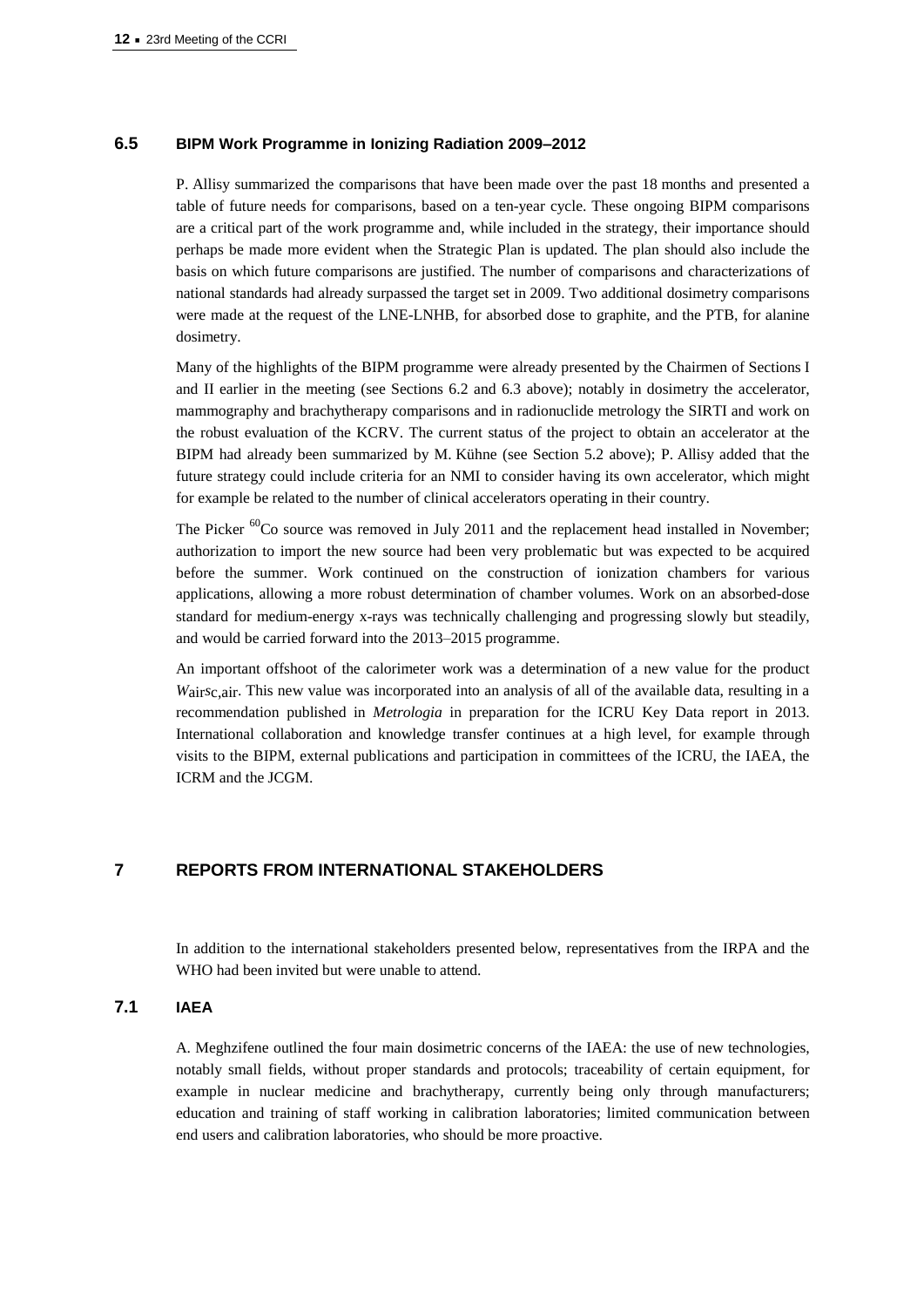Among the short-term actions in the Strategic Plan, he identified three that address these concerns: the comparison of dose equivalent, the inclusion of SSDL results in the KCDB and the goal to increase dialogue between NMIs and DIs. The IAEA will continue to encourage SSDLs to establish formal links with NMIs, for example through Memoranda of Understanding, with specific recommendations to be included in the revised IAEA/WHO SSDL Charter. Among the medium-term actions strongly supported by the IAEA are developments for small-field dosimetry, for which the IAEA is currently collaborating with the American Association of Physicists in Medicine (AAPM) in developing a protocol, and the promotion of absorbed-dose standards. The percentage of IAEA audits of TLD based on beam calibrations using the IAEA TRS-398 absorbed-dose protocol was now around 85 %.

## **7.2 ICRU**

B. Michael outlined the general role of the ICRU and its synergistic relationship with the BIPM. The ICRU continued to publish two reports per year, the most recent being Report 86, *Quantification and Reporting of Low-Dose and other Heterogeneous Exposures*, and Report 85-a, *Fundamental Quantities and Units for Ionizing Radiation*. Among the ten reports currently in preparation, that on *Key Data for Measurement Standards in Dosimetry* was highlighted. In this context, B. Michael noted the contribution of D. Burns to a number of reports and announced his recent election to the ICRU. He also noted that, while the ICRU and BIPM missions were well-aligned, there had in recent years been a strategic swing in the ICRU activities towards medical applications while keeping a foot in fundamental dosimetry.

## **7.3 IOMP**

J. Chavaudra outlined the role and organizational structure of the IOMP, an umbrella organization representing 80 national member organizations, four established regional organizations (EFOMP in Europe, ALFIM in Latin America, AFOMP in Asia-Oceania and SEAFOMP in South-East Asia) and two further regional organizations under formation (MEFOMP in the Middle-East and FAMPO in Africa). The mission of the IOMP is to advance medical physics practice worldwide by disseminating scientific and technical information, by fostering the educational and professional development of medical physicists and by promoting the highest quality medical services for patients. The official journals of the IOMP include *Medical Physics World*, *Physics in Medicine and Biology*, *Medical Physics* and *Physiological Measurement*. J. Chavaudra finished by emphasizing the strong support of the IOMP for an accelerator at the BIPM.

## **7.4 Regional Metrology Organizations**

Short presentations were made by Z. Msimang (AFRIMETS), J. Wu (APMP), H. Bjerke (EURAMET) and L. Karam (SIM). In each of these RMO presentations, links were made between the work of the RMO and the CCRI actions, demonstrating how the CCRI Strategic Plan serves its international stakeholders. The EURAMET presentation is available as CCRI/12-03, which is essentially a table showing directly the EURAMET activity related to each action of the CCRI Strategy Plan. A similar table was presented by J. Wu for the APMP. Document CCRI/12-08 presents a list of ionizing radiation comparisons with SIM participation.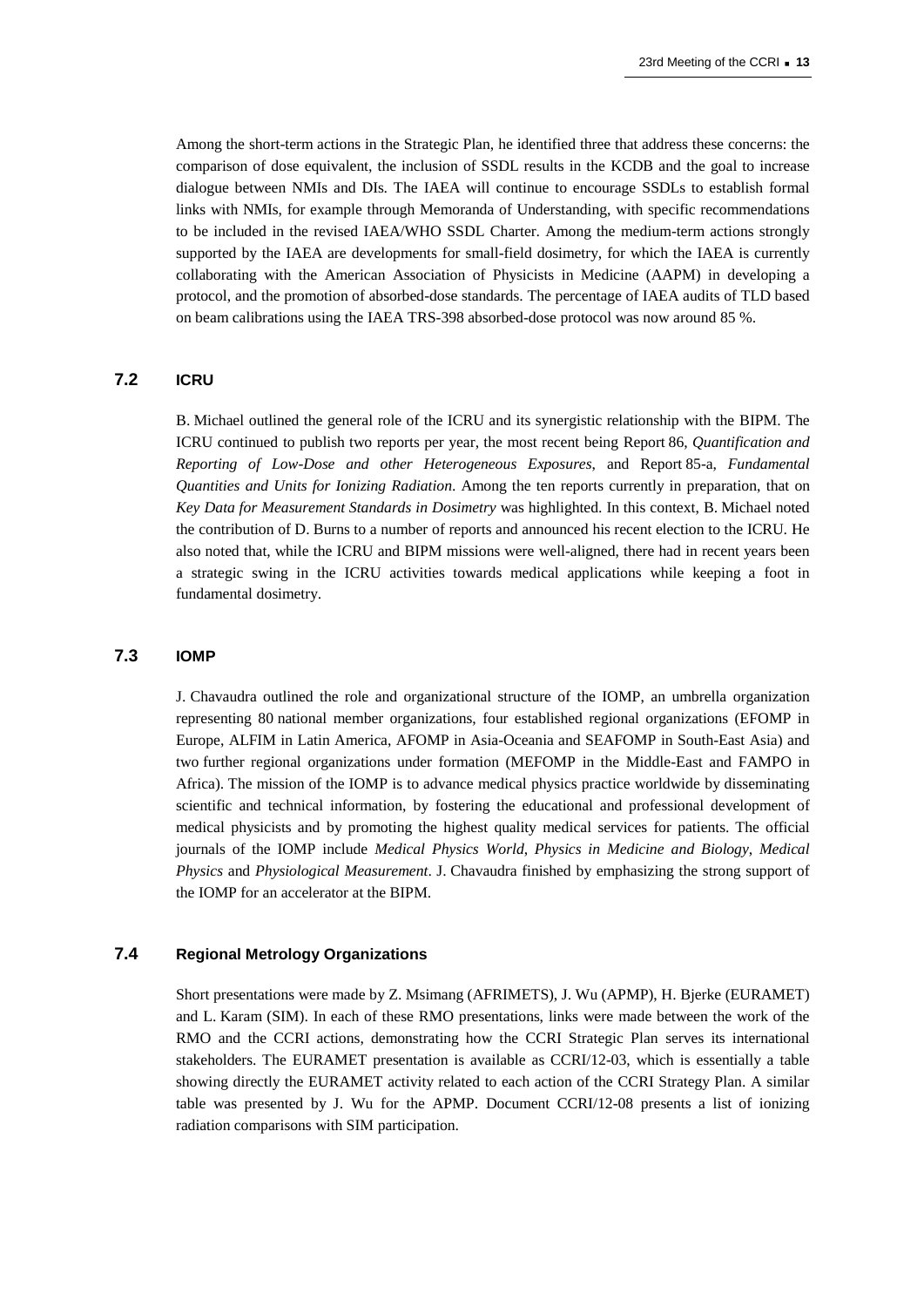## **8 FUTURE PROGRAMMES OF THE CCRI**

With the CCRI Strategic Plan now in place, the creation of future programmes of work was simplified and was essentially a discussion of what medium-term actions to move into the new short term (2013-2015) and what existing short-term actions should be carried over. The new medium-term (2016–2019) and long-term (2020–2023) programmes should also be revised. K. Carneiro stated that he had accumulated most of the information necessary to do this and would meet with the Section Chairmen to finalize this at the end of the day.

One important point of discussion was the plan for an accelerator at the BIPM. A. Henson stated that the benefits of a BIPM accelerator were clearer for those NMIs that do not have their own accelerator; the argument needed to focus on those larger NMIs that already had their own accelerator. S. Picard pointed out that this benefit was comparisons, which were very much appreciated by those that had already taken part using the BIPM travelling standard (the NRC, PTB, NIST and LNE-LNHB); these comparisons could not continue long-term without the BIPM being able to maintain the calorimeter in its own reference accelerator beams. L. Karam suggested that for those large NMIs that were in support of an accelerator at the BIPM, the NMI representative on CCRI Section I could be asked to provide information on why they support the programme. M. Kühne agreed that this information would be helpful.

P. Allisy pointed out the direct cost of these comparisons, currently around 12 k€ per comparison excluding staff costs and overheads, and the need for comparisons to be repeated on a ten-year cycle. If economies were to be made, shared costs should be considered. The NMIs already paid for the return of the BIPM equipment, as stated in the protocol. One possibility was for NMIs to also fund the accommodation of the visiting BIPM staff. While agreeing to the general principle and its inclusion in the protocol as an option, P. Sharpe felt that it was for each NMI to consider this during pre-comparison negotiations. K. Carneiro agreed that the CCRI cannot decide on NMI spending and further stated the need to report the cost of piloting comparisons in relation to the Strategic Plan.

The role of brachytherapy comparisons was briefly discussed. P. Sharpe pointed out that comparisons of air-kerma standards for brachytherapy would need to be continued into the new short term, while the medium-term should address absorbed-dose standards and protocols for brachytherapy.

P. Allisy raised the subject of timing for the revised strategy, noting that June 2013 was the last chance for CCRI input to the programme for 2016–2019. M. Kühne further explained that the CGPM must decide on funding for the 2016–2019 programme of work at its meeting around October 2014, having been presented the programme earlier in 2014. The CIPM must therefore approve this at its meeting around October 2013, having received the first draft at its meeting in June 2013. P. Allisy concluded that the BIPM needed to prepare its 2016–2019 programme, in content if not budget, for presentation to the CCRI Section meetings in spring 2013. K. Carneiro stated that it was his intention to complete the new Strategic Plan before the end of 2012.

In a final comment, K. Carneiro reiterated that the ongoing key comparisons form the heart of the BIPM programme of work, taking up much of its resources, and must form a central part of the revised Strategic Plan.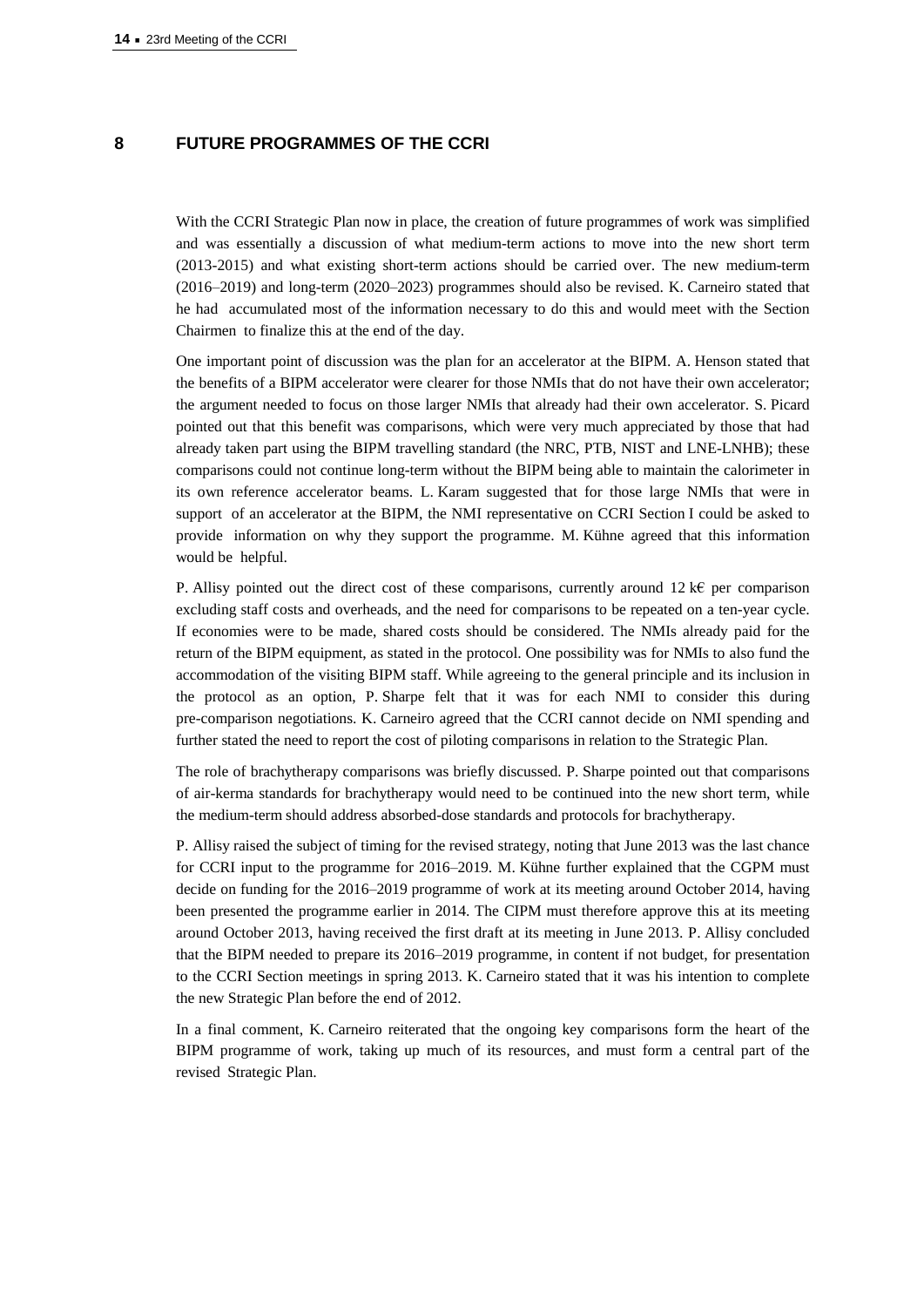# **9 REPORT TO THE CIPM**

P. Allisy presented the CCRI document on validity criteria for comparisons, which had been through a number of iterations and was finally approved, with a few minor modifications, at the RMO Working Group meeting held the previous day. K. Carneiro pointed out that this decision was within the remit of the CCRI, who should inform the CIPM of its decision. **The validity of comparisons document was adopted by consensus.** C. Thomas congratulated the CCRI on this precise and well thought-out document, which would serve as an example to others. P. Allisy added that the original idea was that of I. Kharitonov from the VNIIM.

K. Carneiro pointed out that the CCRI Working Group on Strategy had now fulfilled its remit. **The Strategy Working group was closed by consensus.**

## **10–11 DATE OF NEXT MEETINGS / CONCLUDING REMARKS**

K. Carneiro noted that with the growing number of meetings, there was little scope for re-scheduling of the proposed dates. **The following dates were agreed by consensus**:

CCRI(I) and Working Groups: 25–28 March 2013, CCRI(II) and Working Groups: 13–16 May 2013, CCRI(III) and neutron CMCs meeting: 24–26 April 2013, CCRI: 16–17 May 2013

In his closing remarks, K. Carneiro welcomed the openness of the stakeholders and regarded their input to the Strategic Plan as a contribution to the wider issues of governance and transparency. He closed the meeting by thanking all for their contributions.

D T Burns, *rapporteur* First draft 2012-05-25 Final edit 2012-07-25